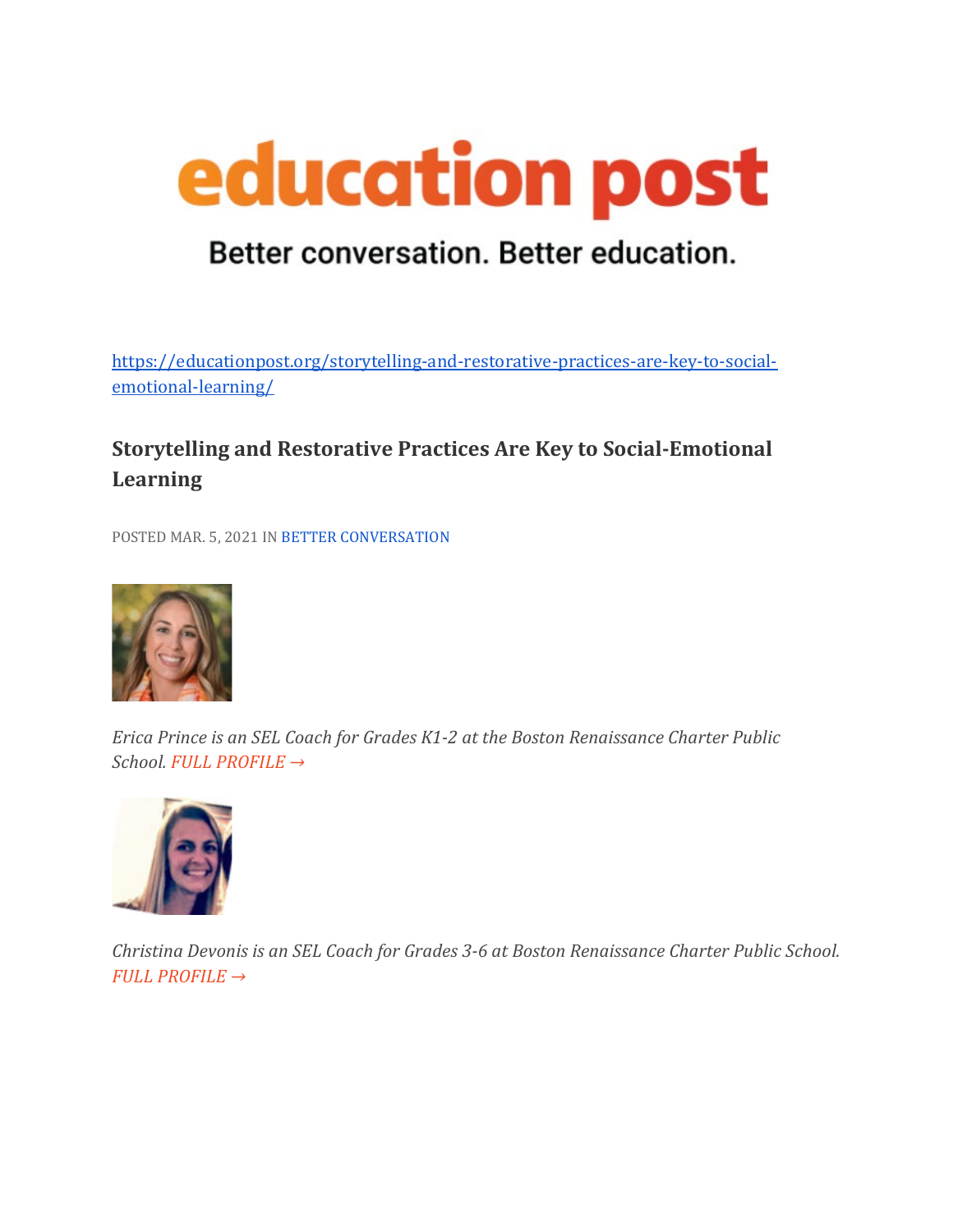

*Alexandra Buckmire is the Head of School at Boston Renaissance Charter Public School. [FULL PROFILE →](https://educationpost.org/network/alexandra-buckmire/)*

When COVID-19 closed our schools almost a year ago, teachers—regardless of how many years we'd been in a classroom—suddenly became new teachers again. Distance learning was as unfamiliar to us as it was to our students and we had to find creative ways, quickly, to adapt our lessons to virtual platforms and keep our students engaged.

My colleagues at Boston Renaissance Charter Public School (K-6) and I have spent the past year reimagining our curriculum, finding out what worked for our students and what didn't. But it was clear from the very beginning that social and emotional learning (SEL) had to be made a priority. While SEL is an essential part of the curriculum every year, it's become more important than ever in these uncertain times and must be prioritized at every level in our schools going forward.

There are so many ways to engage children in SEL, but one of our more successful strategies for our K-2 cohort involved pairing read-aloud literature with our SEL curriculum. We were able to support our students' reading skills and connect on a personal level by incorporating meaningful books at each grade level. We pulled our reading list from [Lee and Low's](https://www.leeandlow.com/) selected fiction and nonfiction books organized by broad categories related to SEL—all of which help children learn valuable skills about themselves, others, and the world around them.

These skills include understanding ourselves and our abilities, using self-control, setting goals, maintaining positive relationships, having empathy for others, making positive decisions and others. Perhaps most important for our diverse student body, though, was the fact that all of the books on the SEL reading list featured protagonists from diverse backgrounds. Our students could see themselves in the characters and relate to their circumstances.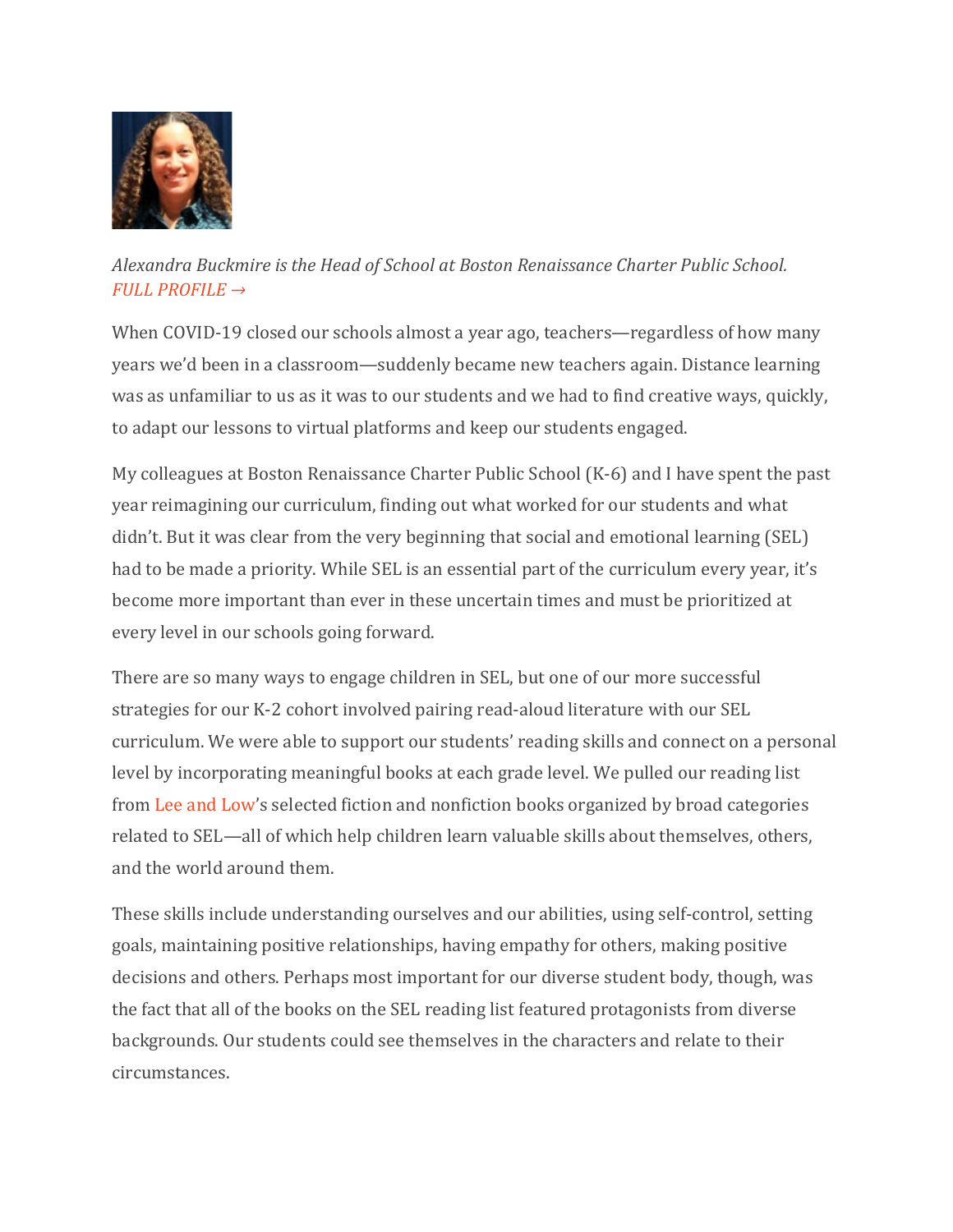## **DIVERSE STORIES THAT ENGAGE STUDENTS**

Stories have an inherent power to teach when they have engaged listeners. When we read the text together as a class, we pause along the way to highlight the critical skills as they come up. For example,

- For teaching and discussing empathy, we read ["The Can Man,](https://www.leeandlow.com/books/the-can-man)" which tells the story of a young boy who wanted to earn money by collecting and redeeming empty cans but ends up giving his money away to a homeless man.
- We read ["Love Twelve Miles Long"](https://www.leeandlow.com/books/love-twelve-miles-long) as an example of a positive relationship. The story is set on a Maryland plantation in the 1820s and is based on the life of young Frederick Douglass and the power of his mother's love.
- In ["Sparkle Boy,](https://www.leeandlow.com/books/sparkle-boy)" young Casey loves sparkly things, but his older sister Jessie does not approve of his interest until an encounter with bullies helps her learn to accept and respect Casey for who he is.

Such stories increase students' ability to understand the feelings of another person and how to interact with others in respectful and kind ways.

We set aside time after reading stories to consciously reflect on each topic, which not only deepens a story's impact, but also leads to better comprehension and improved criticalthinking skills. Literature can teach students to recognize and manage their emotions, how to solve problems in a complicated situation, and how to practice self-care.

In order to practice self-care, students need a safe space, one where they feel comfortable talking about their personal experiences or difficult emotions with people they trust. In our grade 3-6 cohort, we use [Restorative Justice Circles](https://www.edutopia.org/article/building-community-restorative-circles) to open a dialogue among students and teachers and build relationships. These circles offer all students an opportunity to participate in a dialogue, share personal experiences or make connections, without pressure to feel "right" or make a decision.

It looks a little different when we're remote but it's really met the moment over the past year. We have a set protocol for taking turns sharing your voice, or passing if you choose to. We also make time for mindfulness, meditation and deep breathing.